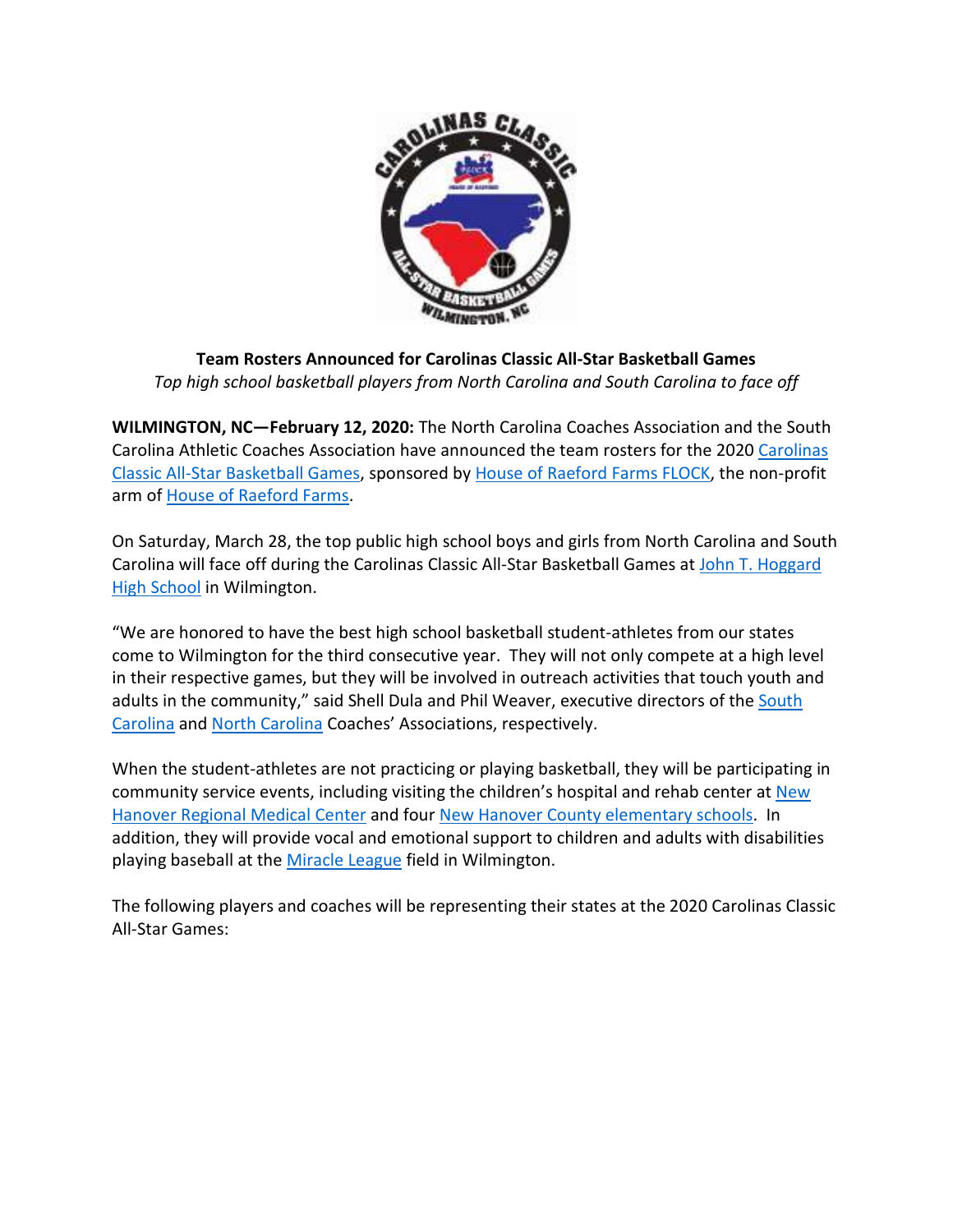# **North Carolina Boy's Roster**

| Head Coach:             | Brad LeVine - Shelby, NC<br>Crest High School                                                      |
|-------------------------|----------------------------------------------------------------------------------------------------|
| <b>Assistant Coach:</b> | Chris Cherry - Winterville, NC<br>South Central High School                                        |
| Team:                   | Silas Mason - Greensboro, NC<br>Ben L. Smith High School<br>Height: 6'7" Weight: 180               |
|                         | Nick Farrar - Apex, NC<br>Apex Friendship High School<br>Height: 6'7" Weight: 240                  |
|                         | Dean Reiber - Greensboro, NC<br>Northwest Guilford High School<br>Height: 6'10" Weight: 230        |
|                         | Tristan Maxwell - Huntersville, NC<br>North Mecklenburg High School<br>Height: 6'3" Weight: 195    |
|                         | Trayden Williams - Huntersville, NC<br>North Mecklenburg High School<br>Height: 6'1" Weight: 165   |
|                         | Samage Teel - Farmville, NC<br>Farmville Central High School<br>Height: 6'2" Weight: 175           |
|                         | Justin Wright - Farmville, NC<br>Farmville Central High School<br>Height: 6'2" Weight: 190         |
|                         | Keishon Porter - Pinetops, NC<br>SW Edgecombe High School<br>Height: 6'5" Weight: 190              |
|                         | Traymond Willis-Shaw - Fayetteville, NC<br><b>Westover High School</b><br>Height: 6'6" Weight: 205 |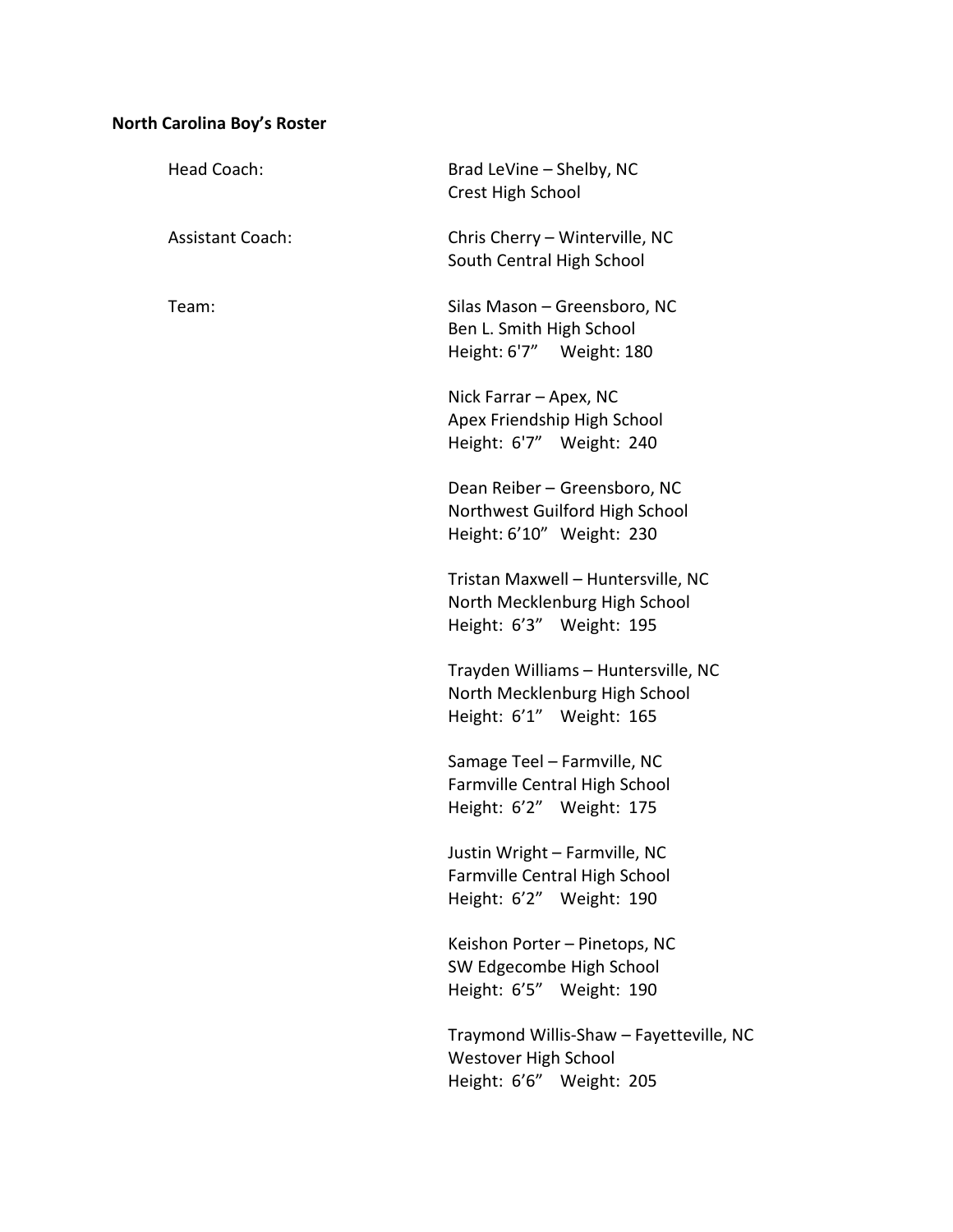Kalib Matthews – Henderson, NC Henderson Collegiate High School Height: 6'4" Weight: 180

## **North Carolina Girl's Roster**

| Head Coach:             | Barbara Nelson - Charlotte, NC<br>Myers Park High School                             |
|-------------------------|--------------------------------------------------------------------------------------|
| <b>Assistant Coach:</b> | Jamie Willoughby - Tarboro, NC<br><b>Tarboro High School</b>                         |
| Team:                   | Evan Miller - Charlotte, NC<br>Ardrey Kell High School<br>Height: 5'11"              |
|                         | Nevaeh Brown- Charlotte, NC<br>Mallard Creek High School<br>Height: 5'9"             |
|                         | Anya Poole - Raleigh, NC<br>Southeast Raleigh High School<br>Height: 6'2"            |
|                         | Jamia Hazell - Raleigh, NC<br>Southeast Raleigh High School<br>Height: 5'8"          |
|                         | Kennedy Todd-Williams - Jacksonville, NC<br>Jacksonville High School<br>Height: 6'0" |
|                         | Chyna Cornwell - Newton, NC<br>Newton-Conover High School<br>Height: 6'3"            |
|                         | Jacee Busick – Kernersville. NC<br>Robert B. Glenn High School<br>Height: 6'2"       |
|                         | Kennedy Heath - Cary, NC<br>Panther Creek High School<br>Height: 5'9"                |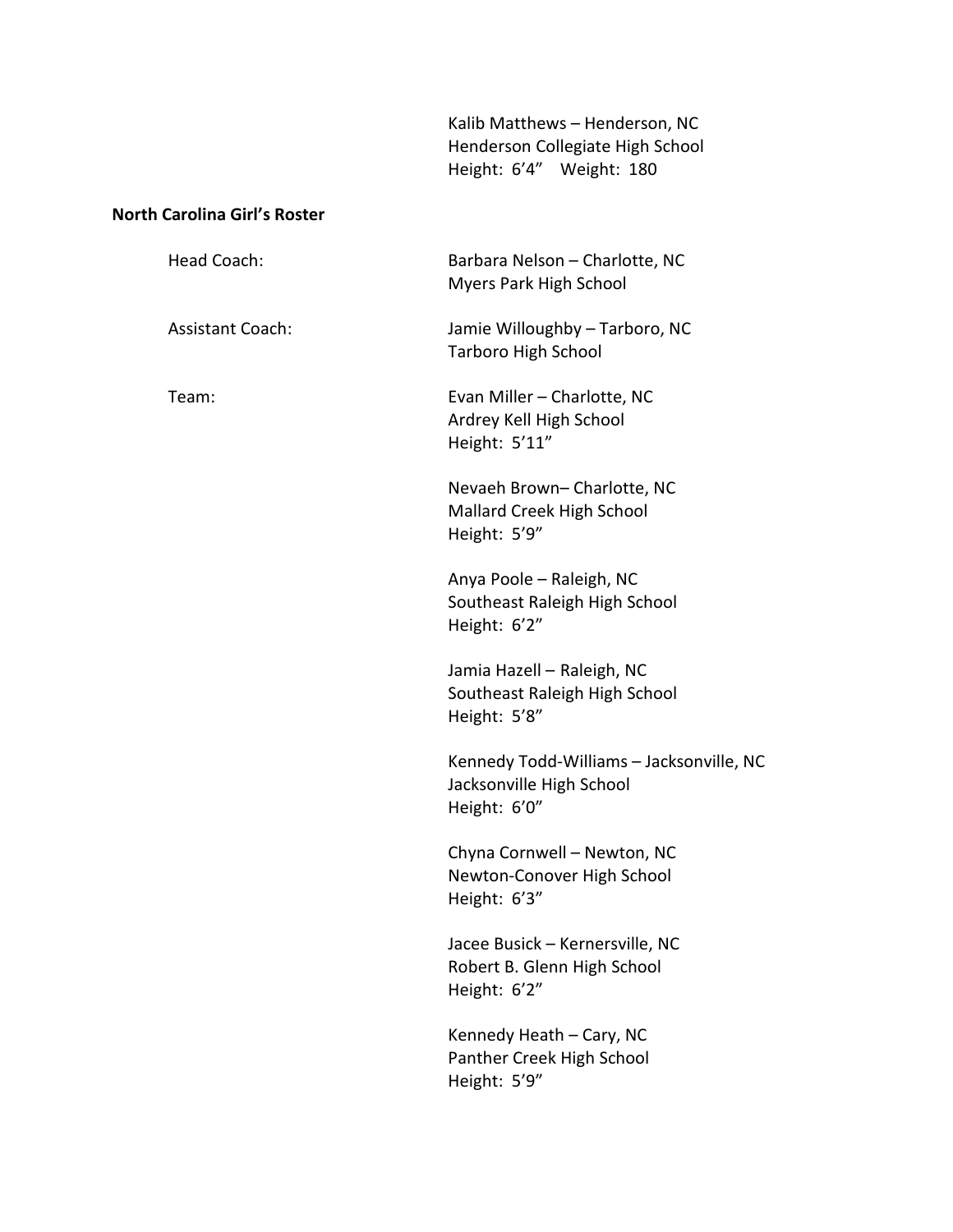Aniya Finger – Huntersville, NC Hopewell High School Height: 6'1"

 Skylah Travis – Weldon, NC Weldon High School Height: 6'3"

## **South Carolina Boy's Roster**

| Head Coach:             | Zeke Washington - Blythewood, SC<br><b>Blythewood High School</b>                                 |
|-------------------------|---------------------------------------------------------------------------------------------------|
| <b>Assistant Coach:</b> | Thomas Ryan - Roebuck, SC<br>Dorman High School                                                   |
| Team:                   | Emorie Knox - Myrtle Beach, SC<br>Myrtle Beach High School<br>Height: 6'0" Weight: 165            |
|                         | Kelton Talford - Great Falls, SC<br><b>Great Falls High School</b><br>Height: 6'7" Weight: 194    |
|                         | Patrick Iriel - Columbia, SC<br><b>AC Flora High School</b><br>Height: 6'10" Weight: 240          |
|                         | Myles Tate - Roebuck, SC<br>Dorman High School<br>Height: 6'0" Weight: 160                        |
|                         | P. J. Hall - Roebuck, SC<br>Dorman High School<br>Height: 6'9" Weight: 235                        |
|                         | Nick Pringle - Seabrook, SC<br>Whale Branch Early College High School<br>Height: 6'8" Weight: 200 |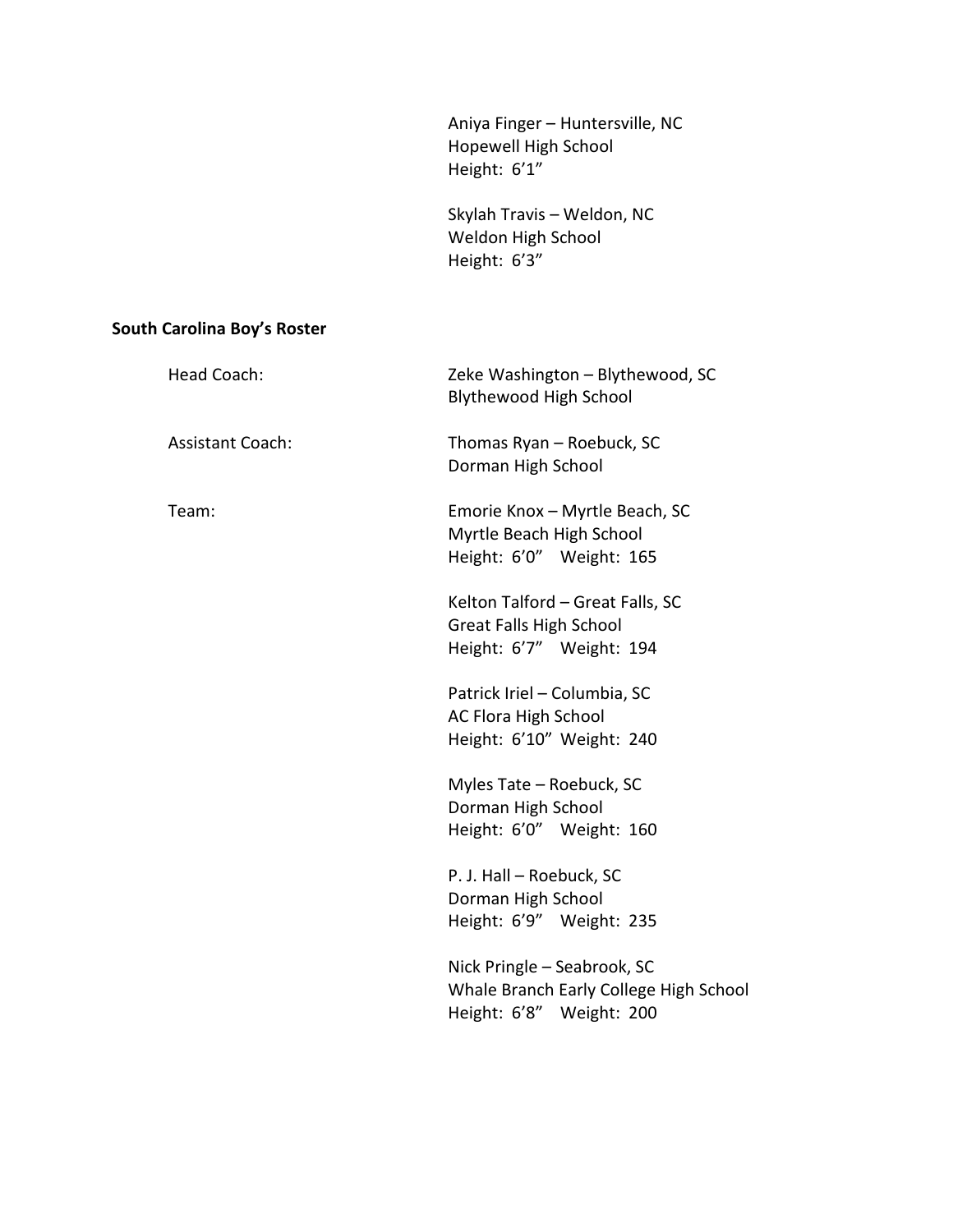Latavian Lawrence – W. Columbia, SC Gray Collegiate Academy Height: 6'6" Weight: 190

 Ja'von Benson – Columbia, SC Ridge View High School Height: 6'8" Weight: 240

 Kaleb Mack – Mauldin, SC Mauldin High School Height: 6'2" Weight: 183

 Raekwon Horton – Columbia, SC W. J. Keenan High School Height: 6'6" Weight: 200

#### **South Carolina Girl's Roster**

| Head Coach:             | Sherer Hopkins - Clover, SC<br>Clover High School                                 |
|-------------------------|-----------------------------------------------------------------------------------|
| <b>Assistant Coach:</b> | Monica Williams - Columbia, SC<br>Irmo High School                                |
| Team:                   | D'Mya Tucker – Orangeburg, SC<br>Orangeburg-Wilkinson High School<br>Height: 6'0" |
|                         | Jada Burton - Duncan, SC<br><b>Byrnes High School</b><br>Height: 5'9"             |
|                         | Kelci Adams - Fort Mill, SC<br>Nation Ford High School<br>Height: 5'9"            |
|                         | Nyah Leveretter - Blythewood, SC<br><b>Westwood High School</b><br>Height: 6'3"   |
|                         | Loyal McQueen - Florence, SC<br>Wilson High School<br>Height: 5'8"                |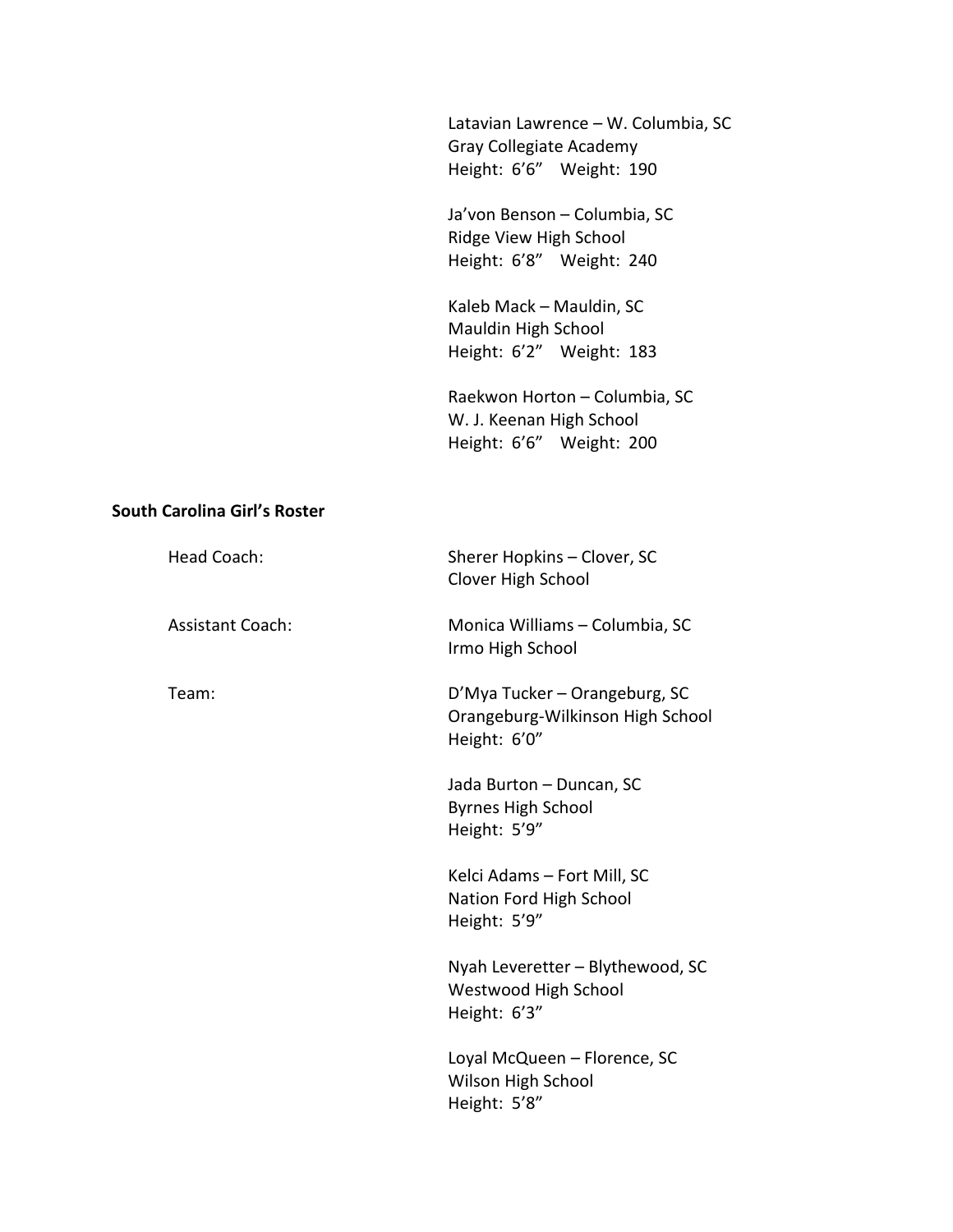Taniah Wilkins – Spartanburg, SC High Point Academy Height: 5'9"

 JMani Ingram – North Augusta, SC North Augusta High School Height: 5'7"

 Maleia Bracone – Anderson, SC TL Hanna High School Height: 5'9"

Augusta Dixon – Charleston, SC James Island Charter High School Height: 6'1"

 Lauryn Taylor – Columbia, SC Spring Valley High School Height: 6'0"

Tickets to the games will be available in March for purchase online and are \$10 for adults and \$5 for children and students. Proceeds from the event will benefit Camp Corral, a non-profit organization providing summer camp experiences across the nation for children of wounded, injured, ill, and fallen service members.

For more information, click here.

### **About the North Carolina and South Carolina Coaches' Associations**

The North Carolina Coaches Association, established in 1948, exists to promote and improve athletics in North Carolina public schools and to foster high standards of ethics and sportsmanship. Likewise, the South Carolina Athletic Coaches Association, founded in 1946, promotes, protects, and teaches the student-athletes of South Carolina through effective leadership and professional development of coaches. Both organizations have over 6,000 members each. Since 1998, the two associations have collaborated to host the Carolinas Classic All-Star Basketball Games. The event features the top senior basketball players from North and South Carolina in both the boys' and girls' divisions.

### **About House of Raeford Farms**

House of Raeford Farms, Inc. is one of the nation's top ten largest chicken processors, providing ready-to-cook and further processed chicken products to the foodservice, retail, and export markets. The company is family-owned and operated and based out of Rose Hill, North Carolina with additional facilities in Georgia, Louisiana, North Carolina, and South Carolina. House of Raeford Farms FLOCK is the company's non-profit arm with a mission to help people in the